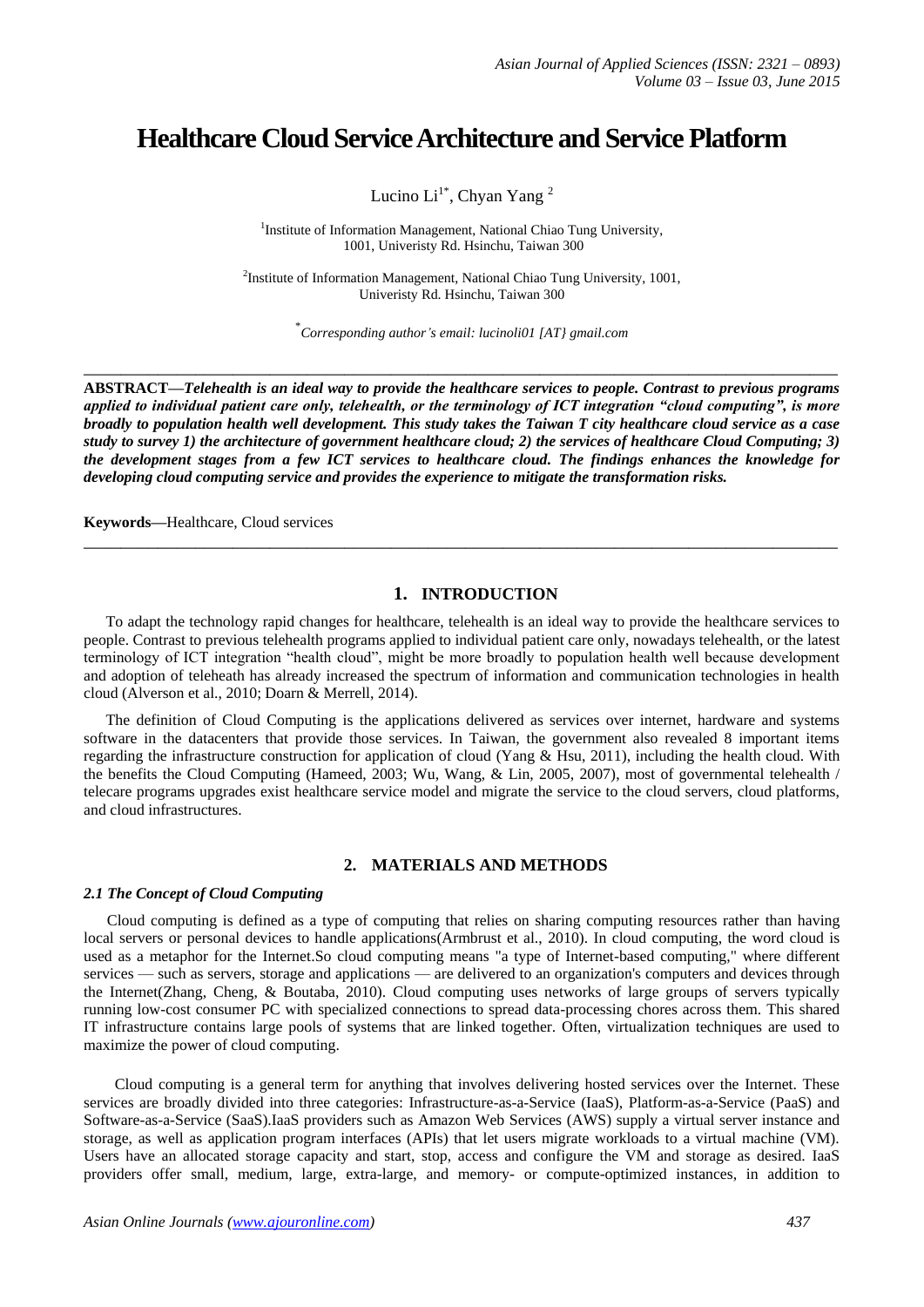customized instances, for various workload needs.

In the PaaS model, providers host development tools on their infrastructures. Users access those tools over the Internet using APIs, Web portals or gateway software. PaaS is used for general software development and many PaaS providers will host the software after it's developed. Common PaaS providers include Salesforce.com's Force.com, Amazon Elastic Beanstalk and Google App Engine. Finally, SaaS is a distribution model that delivers software applications over the Internet; these are often called Web services. Microsoft Office 365 is a SaaS offering for productivity software and email services. Users can access SaaS applications and services from any location using a computer or mobile device that has Internet access.



**Figure 1:** The Concept of Cloud Computing (Wikipedia, 2010)

## *2.2 Computing Services*

Cloud Computing services is first initiated by Amazon.com and several prominent technology companies, such as Google, SUN, IBM, Oracle, and Salesforce, etc. With the combination of existing technology elements like virtualization, grid computing and distributed computing, Cloud Computing delivers scalable IT services via the Internet on a pay-per-use basis(Weinhardt et al., 2009). Cloud services thus allow for more optimal resource utilization, easier access, and more effective cost reduction(Venters& Whitley, 2012).

## *2.2 Telehealth*

By innovation in information and technology communication, healthcare has already extended its adoption from individual person to population broadly(Alverson et al., 2010) . Most countries are aggressively upgrading their public health system with advanced telehealth tools. There still needs researches to prove the feasibility of telehealth technologies applying on national clinical and public health system (Alverson et al., 2010). Before explicit evidences on application of telehealth technologies revealed, the key factor in telehealth development is the level of integration on government organizations and non-government organizations services in interdisciplinary research and medical related legislations.

## *2.3 Telehealth Service Model*

The T city health telehealth program has offered non-emergency health assistances from the measurement of blood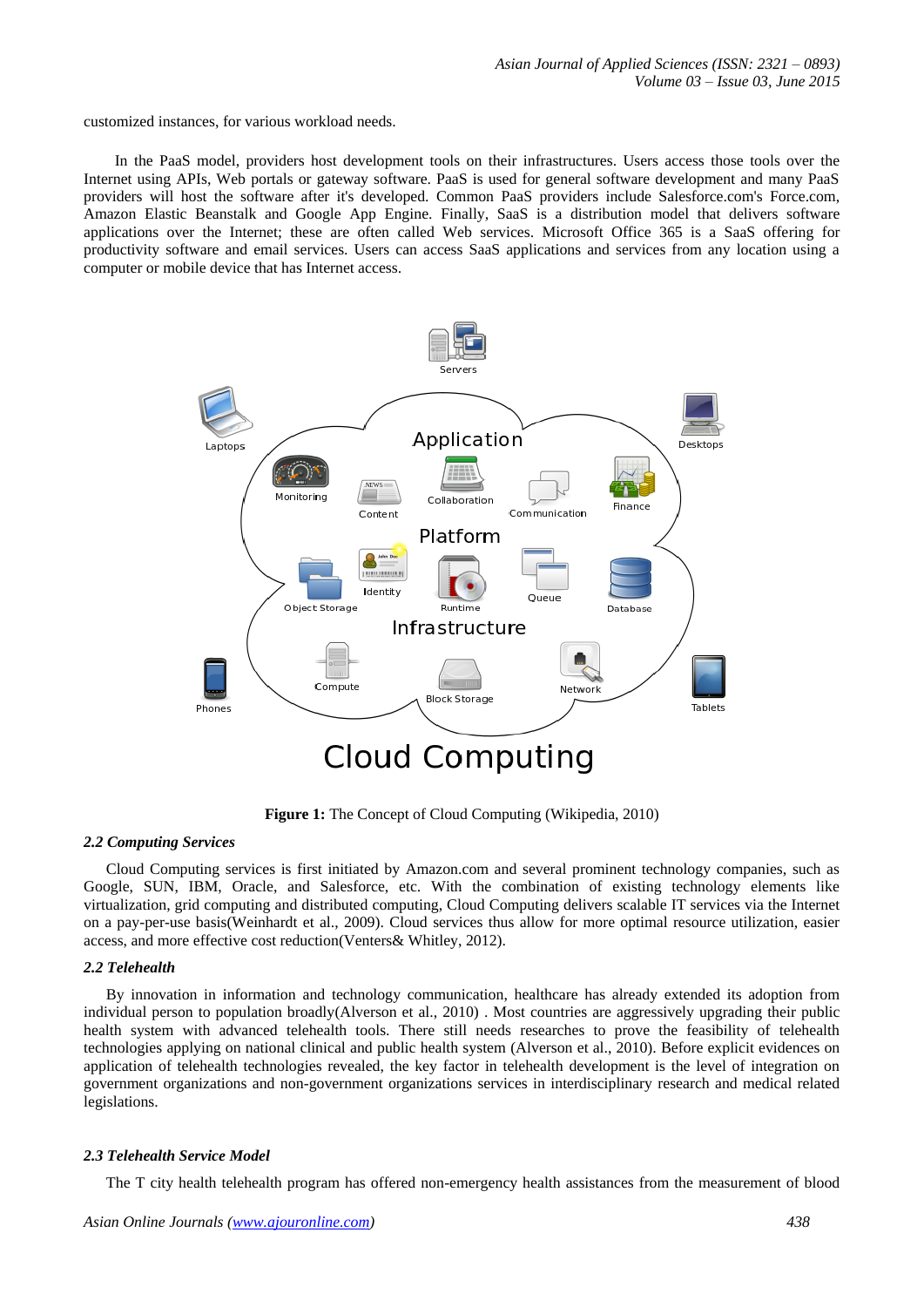pressure, glucose, body temperature, and BMI since 2008. Most telehealth services are designed for elderly based on the perspective of chronic disease, and make telecare a niche service in healthcare. T city telehealth program is constructed based on the existing public health infrastructure to adopt the seamless public health service to people. The service architecture of the program could be classified into 3 groups: members, service agents, and service providers.

T city telehealth program provides followed services: remote self-administrated vital signs measurement and analysis, vital sign abnormality alert, personal health and medication consultation, personal health record downloading, distance health education, social welfare referral service, health activity notification, personal health evaluation, respectively.



**Figure 2:**Healthcare Cloud Service Model

In the traditional service model, members access the data via customized home gateway, kiosk, phone, and web only. In the healthcare cloud service model, people can access the data from digital television by set-top-box and mobile devices Apps. The latest ICT makes members access service via more digital channel, the service logic hence upgrade. Members can use location-based-service by mobile devices with GPS, the consultation can be carried in video conferencing, physical visiting and telehealth can be connected more closely.

#### *2.4 System Architecture*

T city healthcare cloud service delivers in 3 heterogeneous network. The system architecture of the service is shown in Figure 3.Members connect the call center by phone via public switched telephone network. The request signal transform into digital format at the contact center server. The operators in the call center can access the correspondent information from healthcare server and the supported systems after the identification the caller of inbound calls.The healthcare cloud service provides location-based service when user access service via mobile device, home gateway, and kiosk. However, mobile device with GPS is the only type of device locating the position by GPS network.Most members access the healthcare cloud service, via internet, from healthcare server and supporting systems. Various authorization and authentication are controlled by the healthcare cloud and processing at the first entry of service.

Members connect the call center by phone via public switched telephone network. The request signal transform into digital format at the contact center server. The operators in the call center can access the correspondent information from healthcare server and the supported systems after the identification the caller of inbound calls.The healthcare cloud service provides location-based service when user access service via mobile device, home gateway, and kiosk. However, mobile device with GPS is the only type of device locating the position by GPS network.

Most members access the healthcare cloud service, via internet, from healthcare server and supporting systems. Various authorization and authentication are controlled by the healthcare cloud and processing at the first entry of service.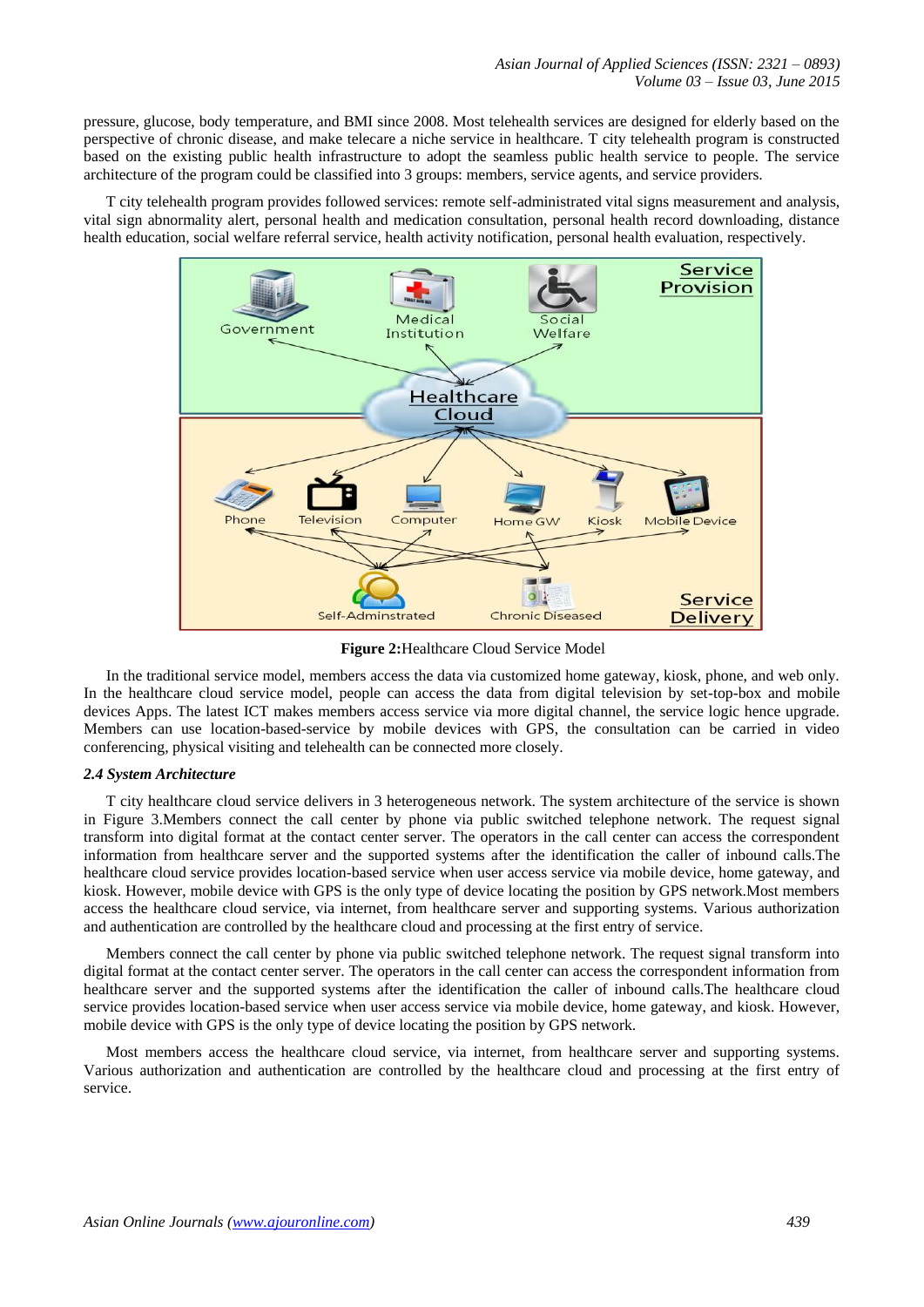*Asian Journal of Applied Sciences (ISSN: 2321 – 0893) Volume 03 – Issue 03, June 2015*



Figure 3: System architecture of healthcare cloud service

#### **3. DISCUSSION AND CONCLUSION**

It has been more than 10 years since Taiwan government started e-government programs. Taiwan government catches the information trend well and has opened a "8 clouds program" already. Many organization and company catch the Cloud Computing fad and build lots of "cloud service". T city government intends to build a "healthcare cloud service". They develop an integrated service for people and become a cloud service with high satisfaction.

This study shows that T city government runs the healthcare cloud service with versatile accessing channels, and complete service types. T city delivers seamless service via versatile channels after complete integrating the service provision with mitigate the Cloud Computing risks instead of compositing the services in a hurry to catch the fad. This might be a sharp advice for those governments preparing to deliver the Cloud Computing service and also a successful case to follow.

# **4. REFERENCES**

- [1] Alverson, D. C., Edison, K., Flournoy, L., Korte, B., Magruder, C., & Miller, C. (2010). Telehealth tools for public health, emergency, or disaster preparedness and response: a summary report. *Telemedicine and e-Health, 16*(1), 112- 114.
- [2] Armbrust, M., Fox, A., Griffith, R., Joseph, A. D., Katz, R., Konwinski, A., . . . Stoica, I. (2010). A view of cloud computing. *Communications of the ACM, 53*(4), 50-58.
- [3] Doarn, C. R., & Merrell, R. C. (2014). Telemedicine and e-Health in Disaster Response. *Telemedicine and e-Health, 20*(7), 605-606.
- [4] Hameed, K. (2003). The application of mobile computing and technology to health care services. *Telematics and Informatics, 20*(2), 99-106.
- [5] Venters, W., & Whitley, E. A. (2012). A critical review of cloud computing: researching desires and realities. *Journal of Information Technology, 27*(3), 179-197.
- [6] Weinhardt, C., Anandasivam, D.-I.-W. A., Blau, B., Borissov, D.-I. N., Meinl, D.-M. T., Michalk, D.-I.-W. W., & Stößer, J. (2009). Cloud computing–a classification, business models, and research directions. *Business & Information Systems Engineering, 1*(5), 391-399.
- [7] Wikipedia. (2010). Cloud computing. Retrieved 0505, 2015, from http://en.wikipedia.org/wiki/Cloud\_computing
- [8] Wu, J.-H., Wang, S.-C., & Lin, L.-M. (2005). *What drives mobile health care? An empirical evaluation of technology acceptance.* Paper presented at the System Sciences, 2005. HICSS'05. Proceedings of the 38th Annual Hawaii International Conference on.
- [9] Wu, J.-H., Wang, S.-C., & Lin, L.-M. (2007). Mobile computing acceptance factors in the healthcare industry: A structural equation model. *International Journal of Medical Informatics, 76*(1), 66-77.
- [10]Yang, S. O., & Hsu, C. (2011). The organizing vision for cloud computing in Taiwan. *Journal of Electronic Commerce Research, 12*(4), 257-271.